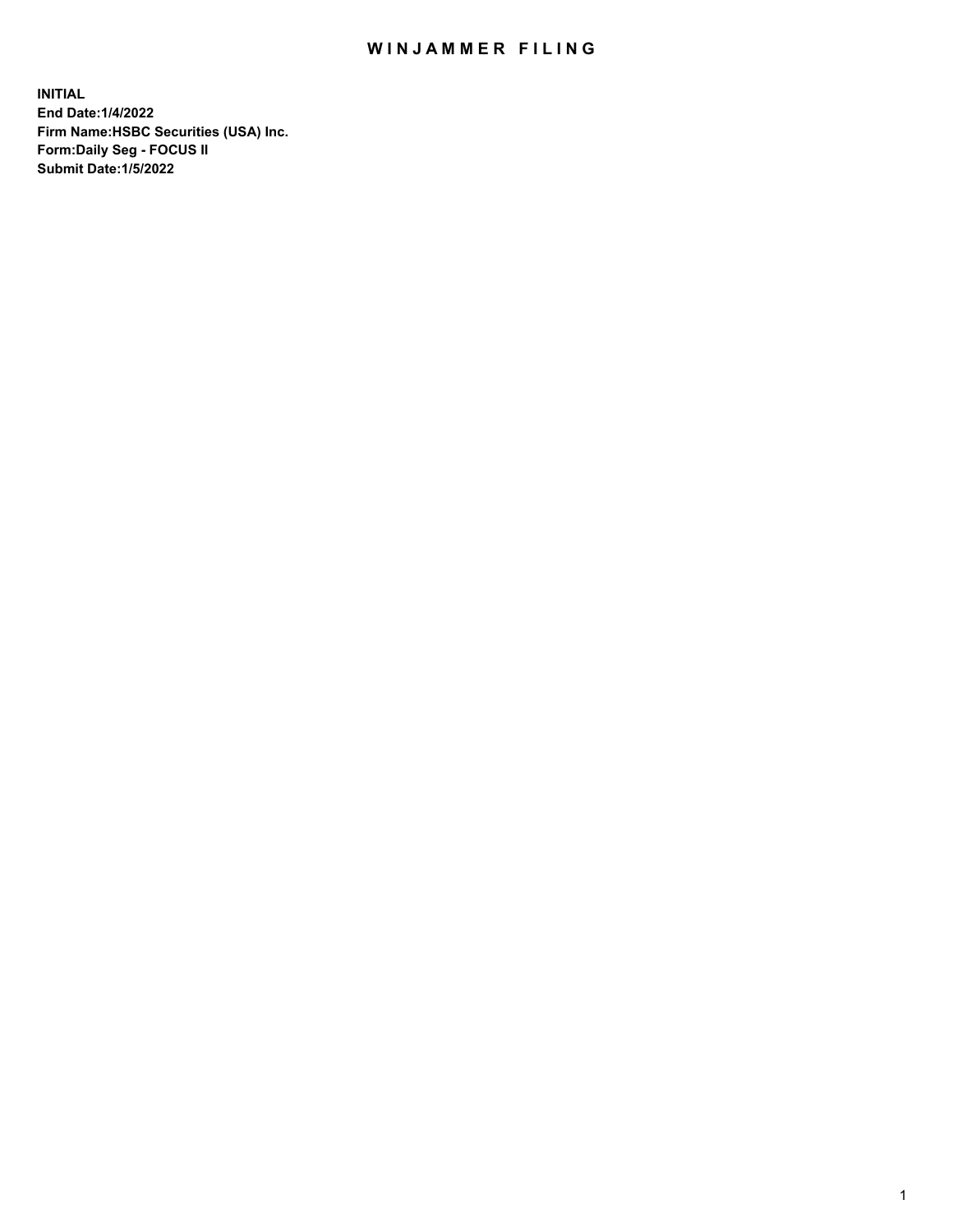**INITIAL End Date:1/4/2022 Firm Name:HSBC Securities (USA) Inc. Form:Daily Seg - FOCUS II Submit Date:1/5/2022 Daily Segregation - Cover Page**

| Name of Company                                                                                                                                                                                                                                                                                                                | <b>HSBC Securities (USA) Inc.</b>               |
|--------------------------------------------------------------------------------------------------------------------------------------------------------------------------------------------------------------------------------------------------------------------------------------------------------------------------------|-------------------------------------------------|
| <b>Contact Name</b>                                                                                                                                                                                                                                                                                                            | <b>Michael Vacca</b>                            |
| <b>Contact Phone Number</b>                                                                                                                                                                                                                                                                                                    | 212-525-7951                                    |
| <b>Contact Email Address</b>                                                                                                                                                                                                                                                                                                   | michael.vacca@us.hsbc.com                       |
| FCM's Customer Segregated Funds Residual Interest Target (choose one):<br>a. Minimum dollar amount: ; or<br>b. Minimum percentage of customer segregated funds required:%; or<br>c. Dollar amount range between: and; or<br>d. Percentage range of customer segregated funds required between:% and%.                          | 106,000,000<br><u>0</u><br>0 <sub>0</sub><br>00 |
| FCM's Customer Secured Amount Funds Residual Interest Target (choose one):<br>a. Minimum dollar amount: ; or<br>b. Minimum percentage of customer secured funds required:%; or<br>c. Dollar amount range between: and; or<br>d. Percentage range of customer secured funds required between:% and%.                            | 15,000,000<br><u>0</u><br>0 <sub>0</sub><br>00  |
| FCM's Cleared Swaps Customer Collateral Residual Interest Target (choose one):<br>a. Minimum dollar amount: ; or<br>b. Minimum percentage of cleared swaps customer collateral required:% ; or<br>c. Dollar amount range between: and; or<br>d. Percentage range of cleared swaps customer collateral required between:% and%. | 61,000,000<br><u>0</u><br><u>00</u><br>00       |

Attach supporting documents CH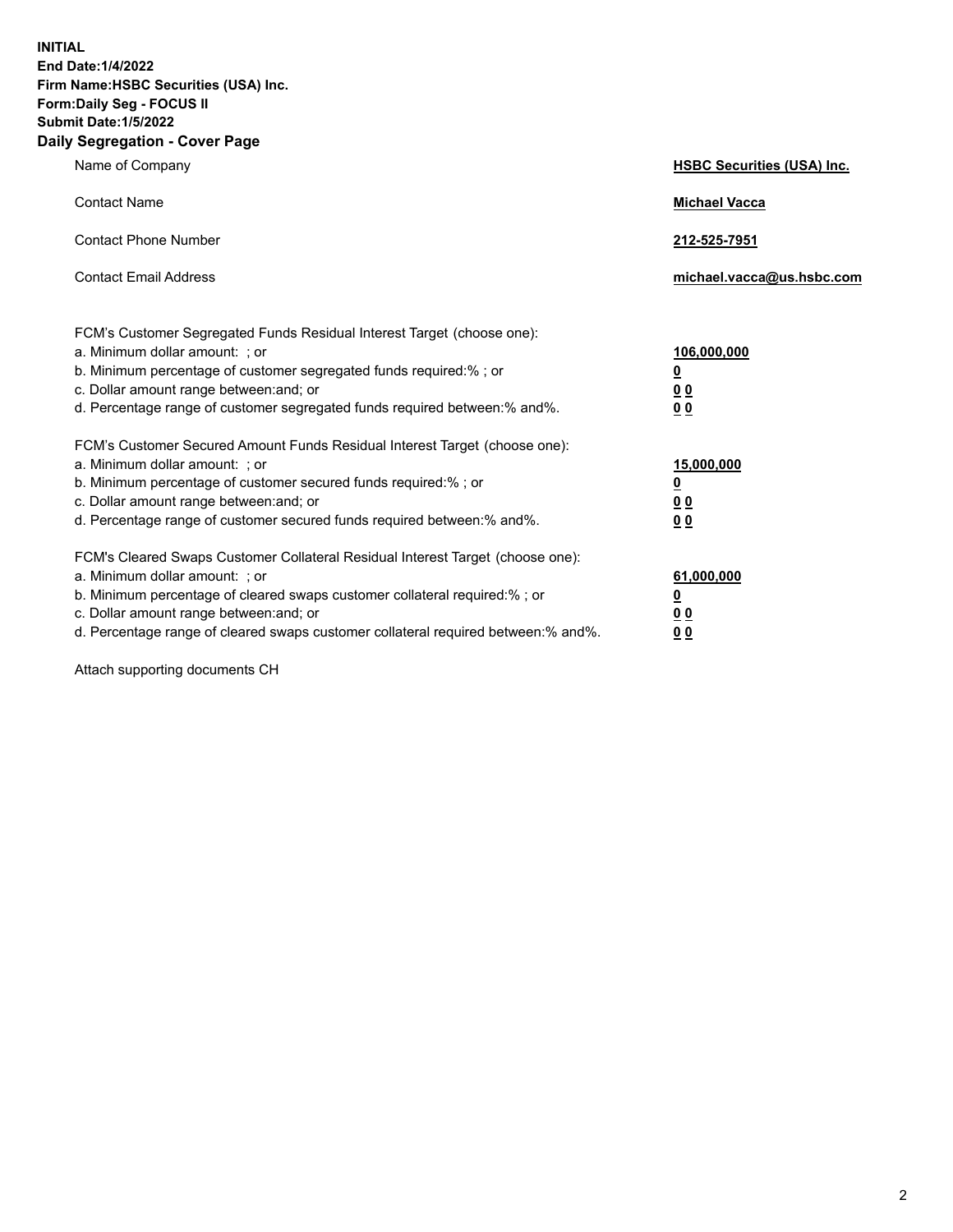**INITIAL End Date:1/4/2022 Firm Name:HSBC Securities (USA) Inc. Form:Daily Seg - FOCUS II Submit Date:1/5/2022 Daily Segregation - Secured Amounts** Foreign Futures and Foreign Options Secured Amounts Amount required to be set aside pursuant to law, rule or regulation of a foreign government or a rule of a self-regulatory organization authorized thereunder **0** [7305] 1. Net ledger balance - Foreign Futures and Foreign Option Trading - All Customers A. Cash **95,578,270** [7315] B. Securities (at market) **22,997,376** [7317] 2. Net unrealized profit (loss) in open futures contracts traded on a foreign board of trade **15,575,828** [7325] 3. Exchange traded options a. Market value of open option contracts purchased on a foreign board of trade **0** [7335] b. Market value of open contracts granted (sold) on a foreign board of trade **0** [7337] 4. Net equity (deficit) (add lines 1. 2. and 3.) **134,151,474** [7345] 5. Account liquidating to a deficit and account with a debit balances - gross amount **114,655** [7351] Less: amount offset by customer owned securities **-90,305** [7352] **24,350** [7354] 6. Amount required to be set aside as the secured amount - Net Liquidating Equity Method (add lines 4 and 5) **134,175,824** [7355] 7. Greater of amount required to be set aside pursuant to foreign jurisdiction (above) or line 6. **134,175,824** [7360] FUNDS DEPOSITED IN SEPARATE REGULATION 30.7 ACCOUNTS 1. Cash in banks A. Banks located in the United States **17,411,742** [7500] B. Other banks qualified under Regulation 30.7 **0** [7520] **17,411,742** [7530] 2. Securities A. In safekeeping with banks located in the United States **22,997,376** [7540] B. In safekeeping with other banks qualified under Regulation 30.7 **0** [7560] **22,997,376** [7570] 3. Equities with registered futures commission merchants A. Cash **0** [7580] B. Securities **0** [7590] C. Unrealized gain (loss) on open futures contracts **0** [7600] D. Value of long option contracts **0** [7610] E. Value of short option contracts **0** [7615] **0** [7620] 4. Amounts held by clearing organizations of foreign boards of trade A. Cash **0** [7640] B. Securities **0** [7650] C. Amount due to (from) clearing organization - daily variation **0** [7660] D. Value of long option contracts **0** [7670] E. Value of short option contracts **0** [7675] **0** [7680] 5. Amounts held by members of foreign boards of trade A. Cash **104,751,221** [7700] B. Securities **0** [7710] C. Unrealized gain (loss) on open futures contracts **15,575,828** [7720] D. Value of long option contracts **0** [7730] E. Value of short option contracts **0** [7735] **120,327,049** [7740] 6. Amounts with other depositories designated by a foreign board of trade **0** [7760] 7. Segregated funds on hand **0** [7765] 8. Total funds in separate section 30.7 accounts **160,736,167** [7770] 9. Excess (deficiency) Set Aside for Secured Amount (subtract line 7 Secured Statement Page 1 from Line 8) **26,560,343** [7380] 10. Management Target Amount for Excess funds in separate section 30.7 accounts **15,000,000** [7780] 11. Excess (deficiency) funds in separate 30.7 accounts over (under) Management Target **11,560,343** [7785]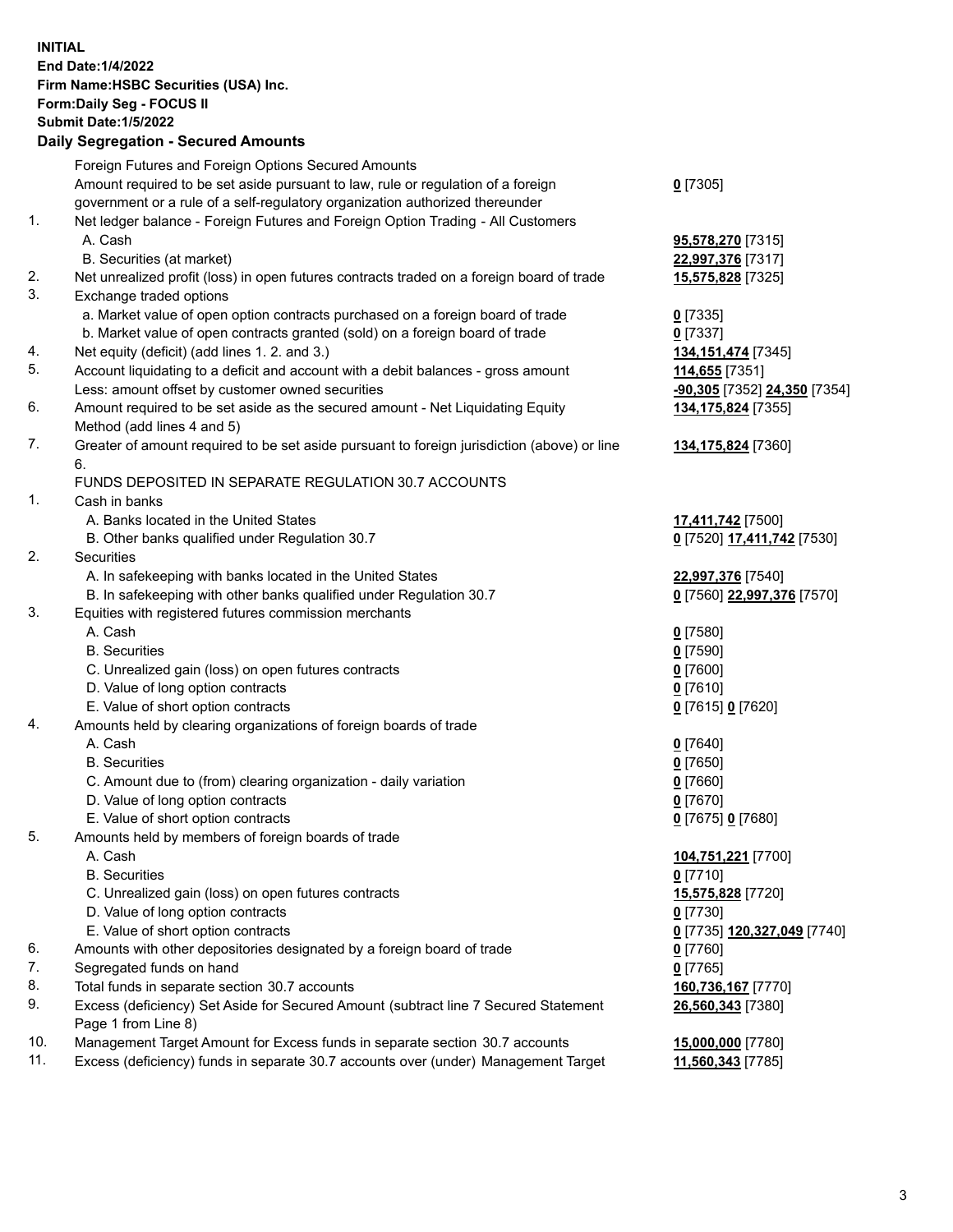|     | <b>INITIAL</b>                                                                                 |                                           |
|-----|------------------------------------------------------------------------------------------------|-------------------------------------------|
|     | End Date: 1/4/2022                                                                             |                                           |
|     | Firm Name: HSBC Securities (USA) Inc.                                                          |                                           |
|     | <b>Form:Daily Seg - FOCUS II</b>                                                               |                                           |
|     | <b>Submit Date: 1/5/2022</b>                                                                   |                                           |
|     | Daily Segregation - Segregation Statement                                                      |                                           |
|     | SEGREGATION REQUIREMENTS(Section 4d(2) of the CEAct)                                           |                                           |
| 1.  | Net ledger balance                                                                             |                                           |
|     | A. Cash                                                                                        | 1,210,306,339 [7010]                      |
|     | B. Securities (at market)                                                                      | 1,148,375,712 [7020]                      |
| 2.  | Net unrealized profit (loss) in open futures contracts traded on a contract market             | 491,335,013 [7030]                        |
| 3.  | Exchange traded options                                                                        |                                           |
|     | A. Add market value of open option contracts purchased on a contract market                    | 676,419,486 [7032]                        |
|     | B. Deduct market value of open option contracts granted (sold) on a contract market            | -157,155,072 [7033]                       |
| 4.  | Net equity (deficit) (add lines 1, 2 and 3)                                                    | 3,369,281,478 [7040]                      |
| 5.  | Accounts liquidating to a deficit and accounts with                                            |                                           |
|     | debit balances - gross amount                                                                  | 19,938,853 [7045]                         |
|     | Less: amount offset by customer securities                                                     | <u>-19,938,853</u> [7047] <u>0</u> [7050] |
| 6.  | Amount required to be segregated (add lines 4 and 5)                                           | 3,369,281,478 [7060]                      |
|     | FUNDS IN SEGREGATED ACCOUNTS                                                                   |                                           |
| 7.  | Deposited in segregated funds bank accounts                                                    |                                           |
|     | A. Cash                                                                                        | 13,836,143 [7070]                         |
|     | B. Securities representing investments of customers' funds (at market)                         | $0$ [7080]                                |
|     | C. Securities held for particular customers or option customers in lieu of cash (at<br>market) | 175,592,254 [7090]                        |
| 8.  | Margins on deposit with derivatives clearing organizations of contract markets                 |                                           |
|     | A. Cash                                                                                        | 1,769,489,249 [7100]                      |
|     | B. Securities representing investments of customers' funds (at market)                         | $0$ [7110]                                |
|     | C. Securities held for particular customers or option customers in lieu of cash (at            | 947,198,277 [7120]                        |
|     | market)                                                                                        |                                           |
| 9.  | Net settlement from (to) derivatives clearing organizations of contract markets                | 33,362,646 [7130]                         |
| 10. | Exchange traded options                                                                        |                                           |
|     | A. Value of open long option contracts                                                         | 676,419,486 [7132]                        |
|     | B. Value of open short option contracts                                                        | -157, 155, 072 [7133]                     |
| 11. | Net equities with other FCMs                                                                   |                                           |
|     | A. Net liquidating equity                                                                      | 2,344,228 [7140]                          |
|     | B. Securities representing investments of customers' funds (at market)                         | $0$ [7160]                                |
|     | C. Securities held for particular customers or option customers in lieu of cash (at            | 23,808,594 [7170]                         |
|     | market)                                                                                        |                                           |
| 12. | Segregated funds on hand                                                                       | <b>1,776,587</b> [7150]                   |
| 13. | Total amount in segregation (add lines 7 through 12)                                           | 3,486,672,392 [7180]                      |
| 14. | Excess (deficiency) funds in segregation (subtract line 6 from line 13)                        | 117,390,914 [7190]                        |
| 15. | Management Target Amount for Excess funds in segregation                                       | 106,000,000 [7194]                        |

16. Excess (deficiency) funds in segregation over (under) Management Target Amount Excess

**11,390,914** [7198]